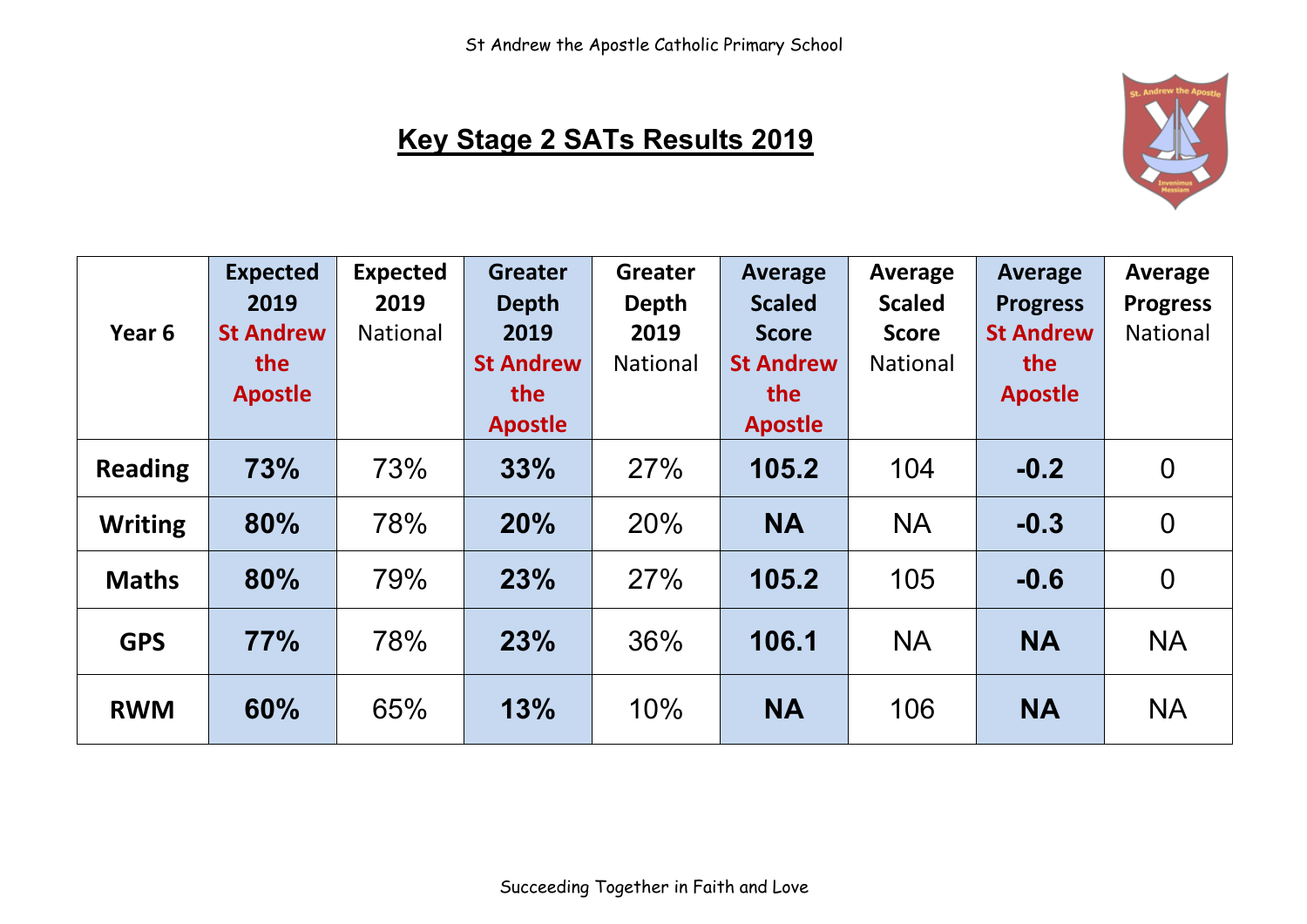## **Key Stage 1 SATS Assessments 2019**



| Year 2               | <b>Expected 2019</b><br><b>St Andrew the</b><br><b>Apostle</b> | <b>Expected 2019</b><br><b>National</b> | <b>Greater Depth</b><br>2019<br><b>St Andrew the</b><br><b>Apostle</b> | <b>Greater Depth</b><br>2019<br><b>National</b> |
|----------------------|----------------------------------------------------------------|-----------------------------------------|------------------------------------------------------------------------|-------------------------------------------------|
| <b>Reading</b>       | 71%                                                            | 75%                                     | 12%                                                                    | 25%                                             |
| <b>Writing</b>       | 59%                                                            | 69%                                     | 9%                                                                     | 15%                                             |
| <b>Maths</b>         | <b>76%</b>                                                     | 76%                                     | 21%                                                                    | 22%                                             |
| <b>RWM</b>           | 59%                                                            | 65%                                     | 6%                                                                     | 11%                                             |
| <b>Phonics resit</b> | 63%<br><b>Class 90%</b>                                        | 56%                                     |                                                                        |                                                 |